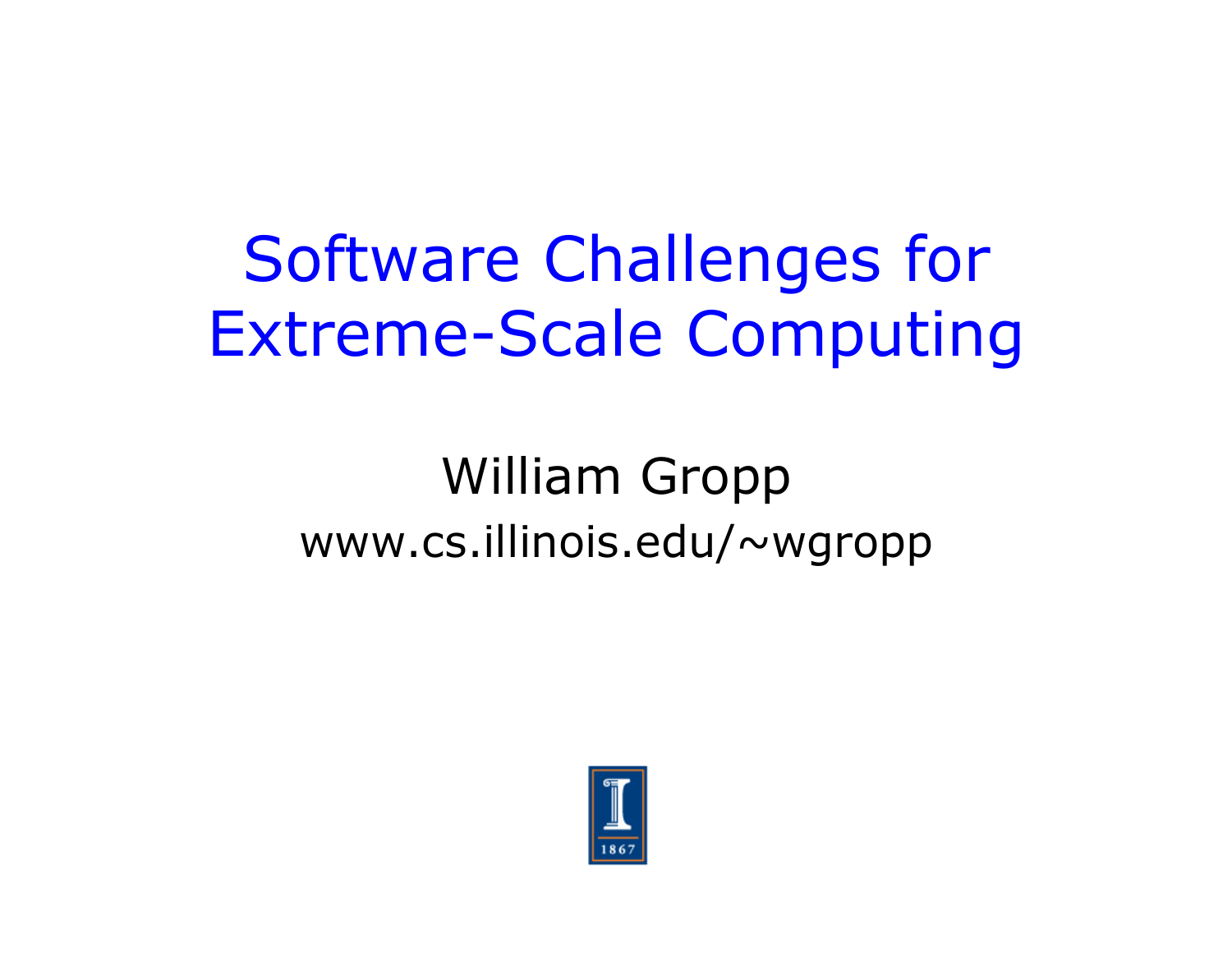Quotes from "Enabling Technologies for Petaflops Computing" (MIT Press 1995)

- "**The software for the current generation of 100 GF machines is not adequate to be scaled to a TF…**"
- "The Petaflops computer is achievable at reasonable cost with technology available in about 20 years [2014]."
	- $\bullet$  (estimated clock speed in 2004 700MHz)\*
- "Software technology for MPP's must evolve new ways to design software that is portable across a wide variety of computer architectures. Only then can the small but important MPP sector of the computer hardware market leverage the massive investment that is being applied to commercial software for the business and commodity computer market."
- "To address the inadequate state of software productivity, there is a need to develop language systems able to integrate software components that use different paradigms and language dialects."

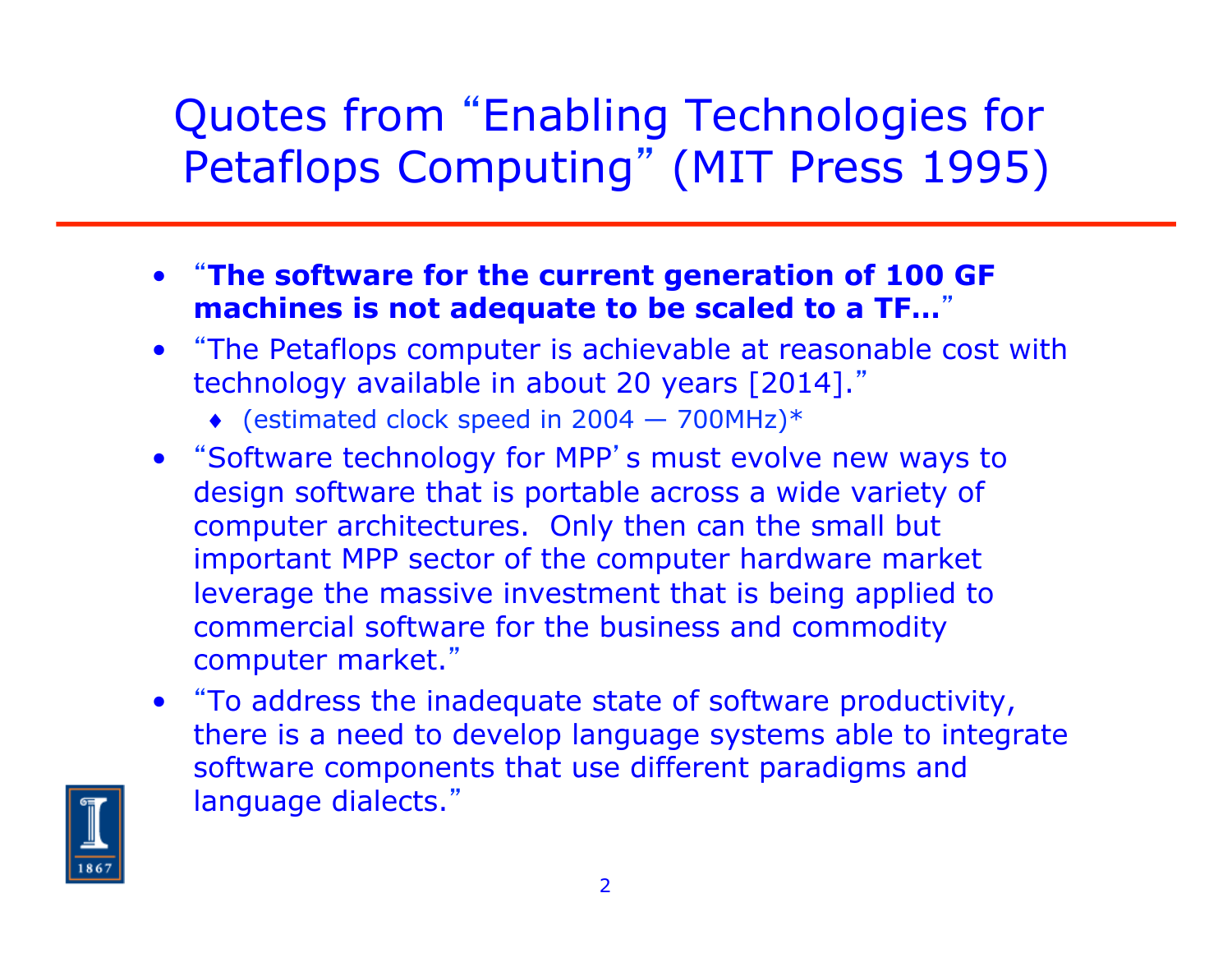#### Quotes from "Enabling Technologies for Petaflops Computing" (MIT Press 1995)

- "The software for the current generation of 100 GF machines is not adequate to be scaled to a TF…"
- "The Petaflops computer is achievable at reasonable cost with technology available in about 20 years [2014]."
	- $\bullet$  (estimated clock speed in 2004 700MHz)\*
- "Software technology for MPP's must evolve new ways to design software that is portable across a wide variety of computer architectures. Only then can the small but important MPP sector of the computer hardware market leverage the massive investment that is being applied to commercial software for the business and commodity computer market."
- "**To address the inadequate state of software productivity, there is a need to develop language systems able to integrate software components that use different paradigms and language dialects.**"

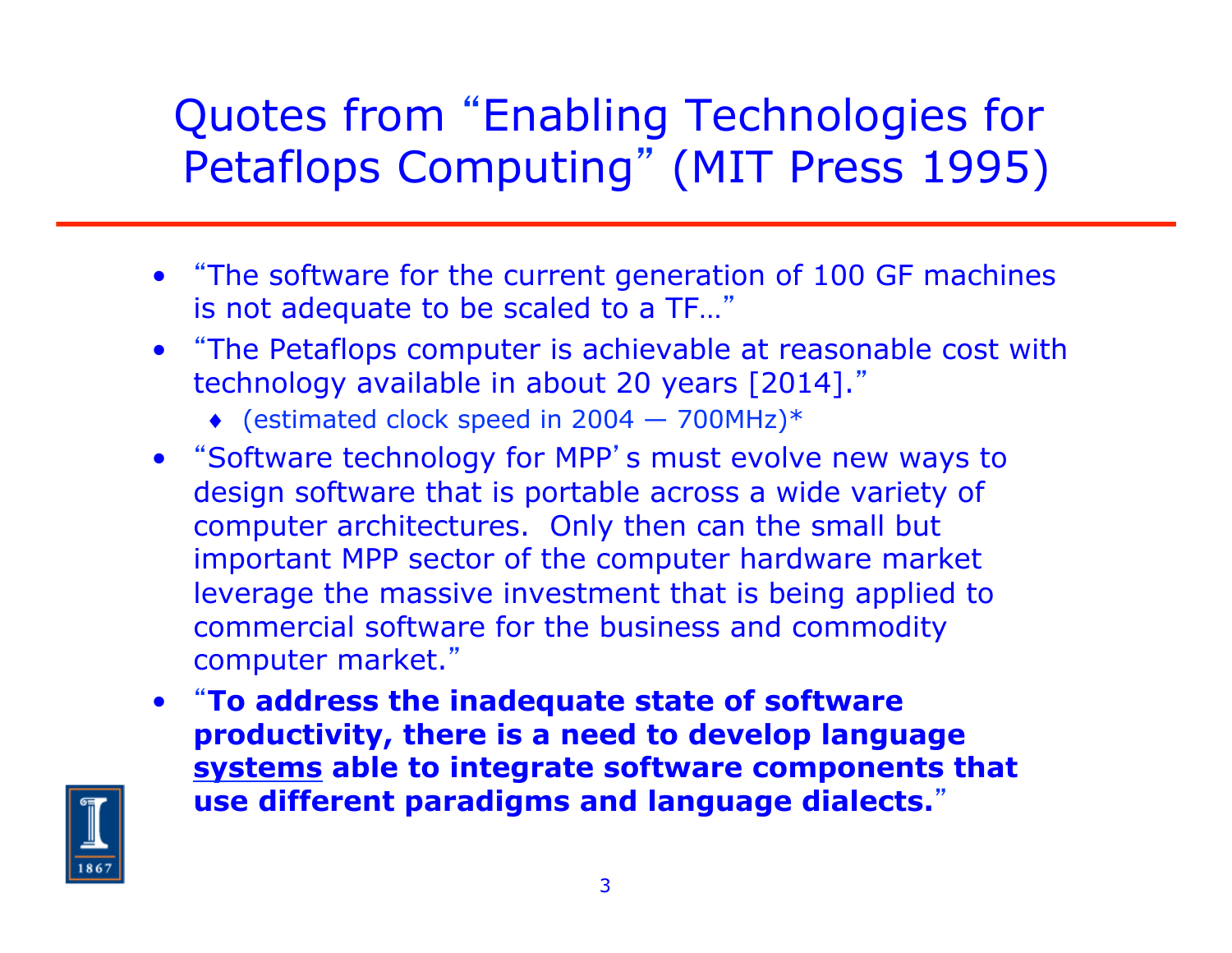# Top Three Challenges

- Algorithms for Extreme Scale
	- ♦ Must match/work with features of the architecture:
		- Heterogeneous, "vectors" (optimized hardware)
		- Latency hiding; communication/computation overlap
		- Small memory per "core"
		- High memory locality (in part to reduce energy use of algorithm)
		- Large degree of concurrency  $(\sim 10^6$  "cores")
		- Resilience
	- ♦ Algorithm changes; e.g., higher-order approximations in numerical codes; more compact representations in general
	- ♦ Current software systems provide little support/help for programming these algorithms
		- ♦ Esp locality, performance, resilience

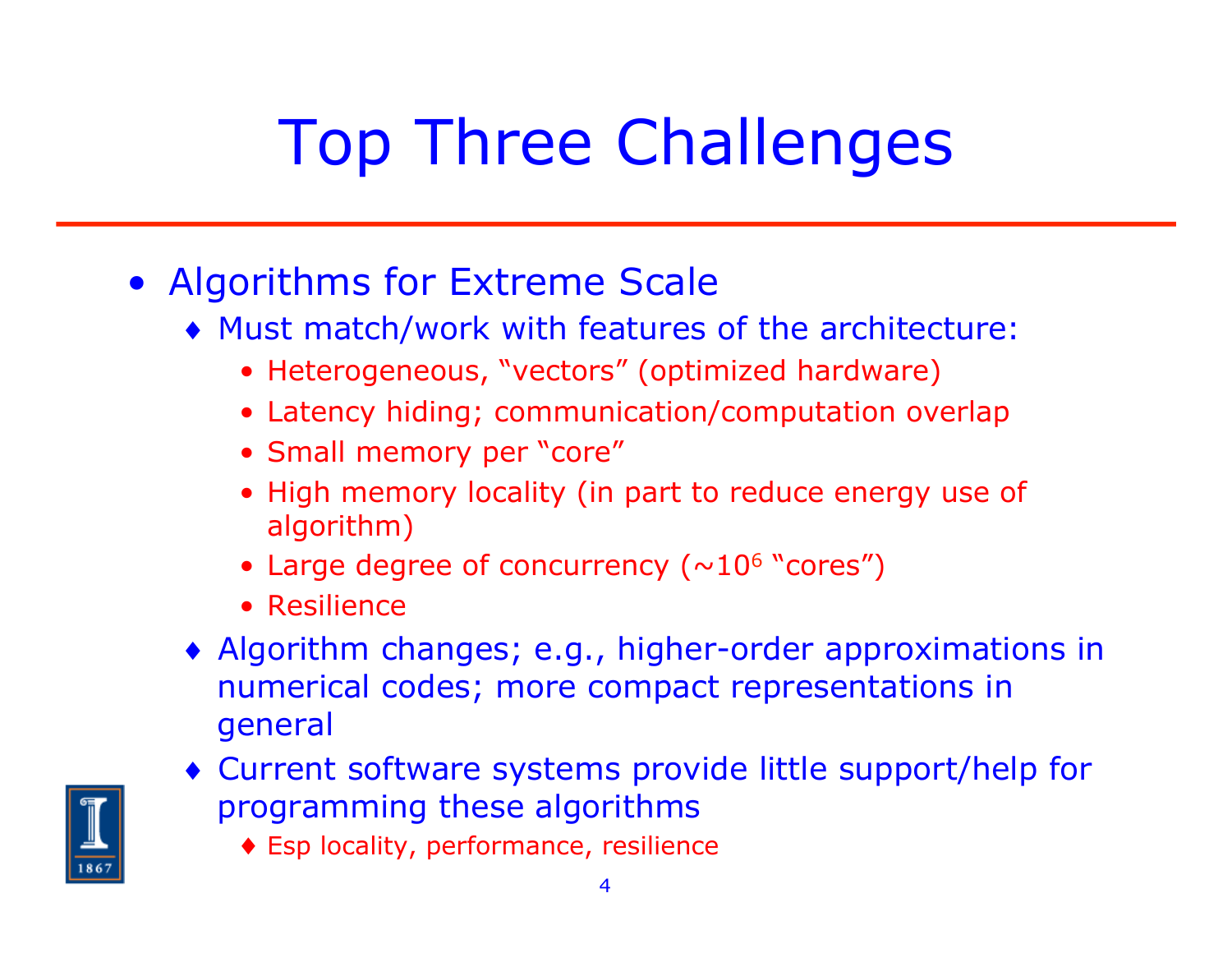## Top Three Challenges

- Software for realizing algorithms
	- ♦ Must avoid the false choice of a single approach for everyone
		- Wrong on two levels mismatch with skill and with needs
	- ♦ Low Level: Must allow skilled programmers to realize full potential of machine
		- These programmers need help; better tools to analyze performance and correctness; performance as a first-class property in the language/runtime



♦ Higher Levels: Must provide higher levels of abstraction, even at the cost of generality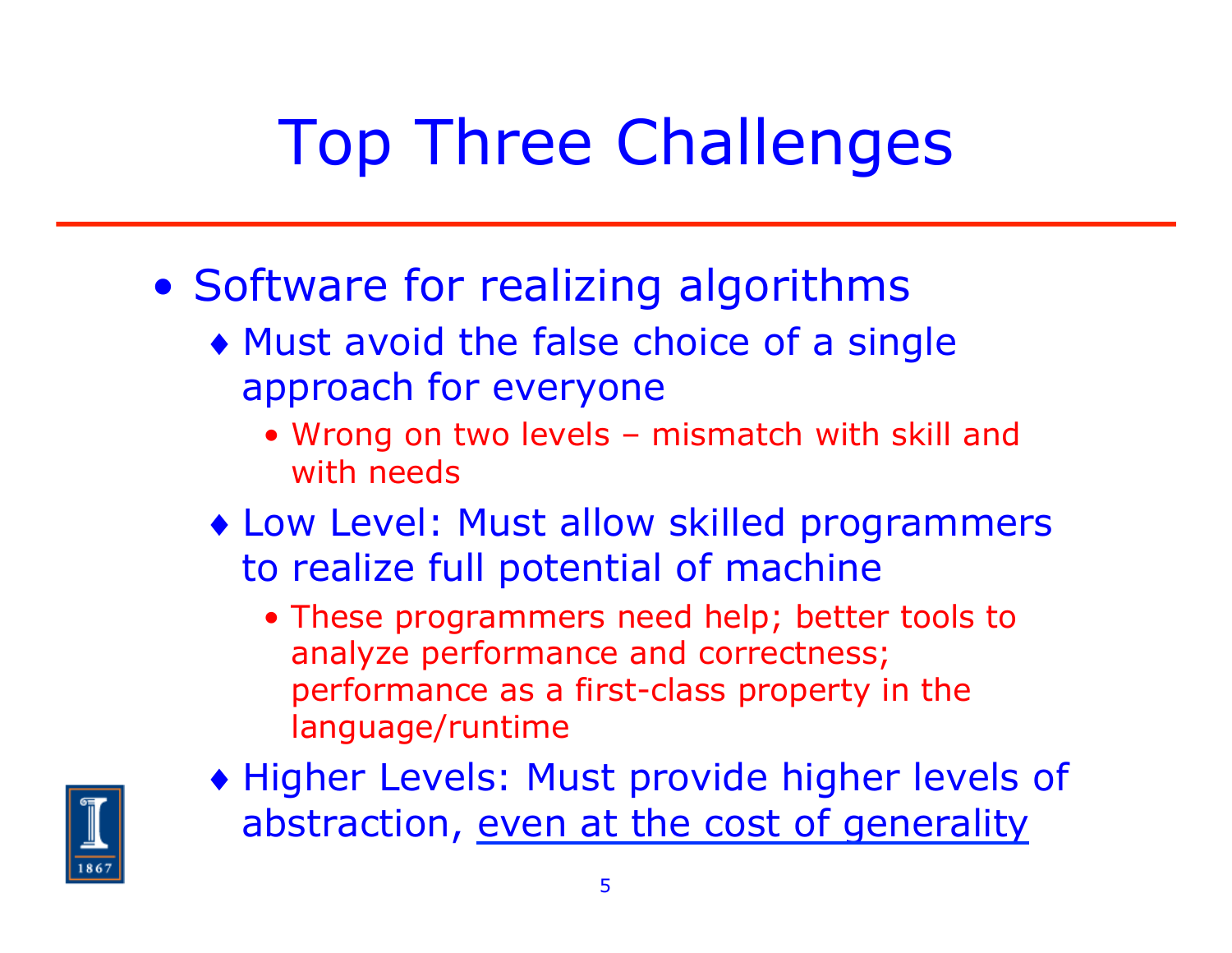## Top Three Challenges

- An execution model that provides access to performance, correctness, reliability, and composability
	- ♦ And to performance (else get a smaller, simpler machine)
	- ♦ Composability to allow multiple software components to work *efficiently* together

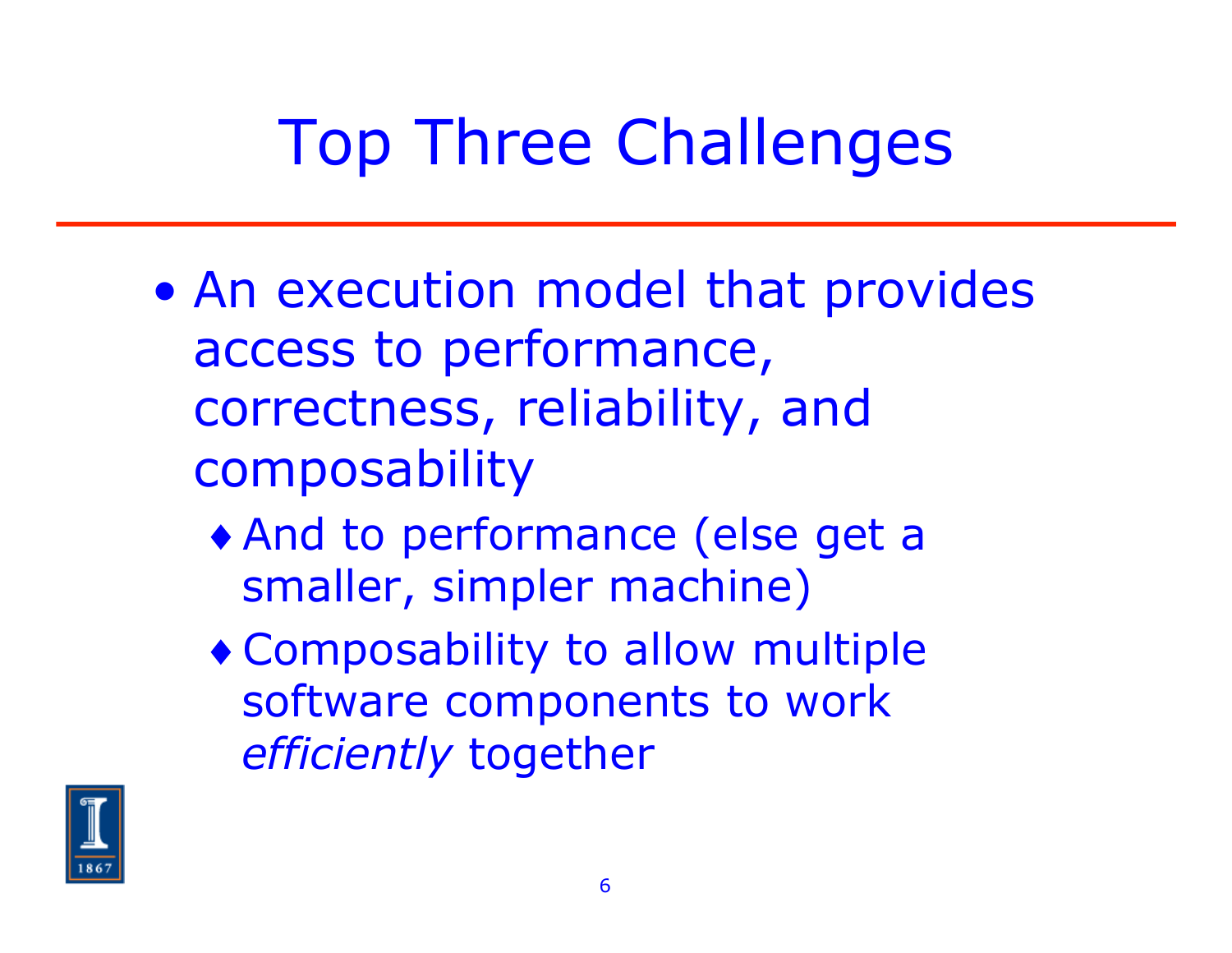# Are We Up to These Challenges?

- Those are three big challenges
- How much needs to change?
	- ♦ Algorithms
		- More dynamic, less BSP, more latency tolerant
		- Bonus: Also better for current machines
	- ♦ Execution models
		- Hardest part; depends on technology choices and implementation
		- To start:
			- Different kinds of parallelism (vector, SMT, core, chip, node)
			- Different kinds of memory (register, cache, shared, SRAM, DRAM, NVRAM)
			- I/O operations and semantics (POSIX will be a huge mistake here)
	- ♦ Software for programming
		- Actually the easiest
		- Plan A: New, general purpose, high productivity programming language and environment

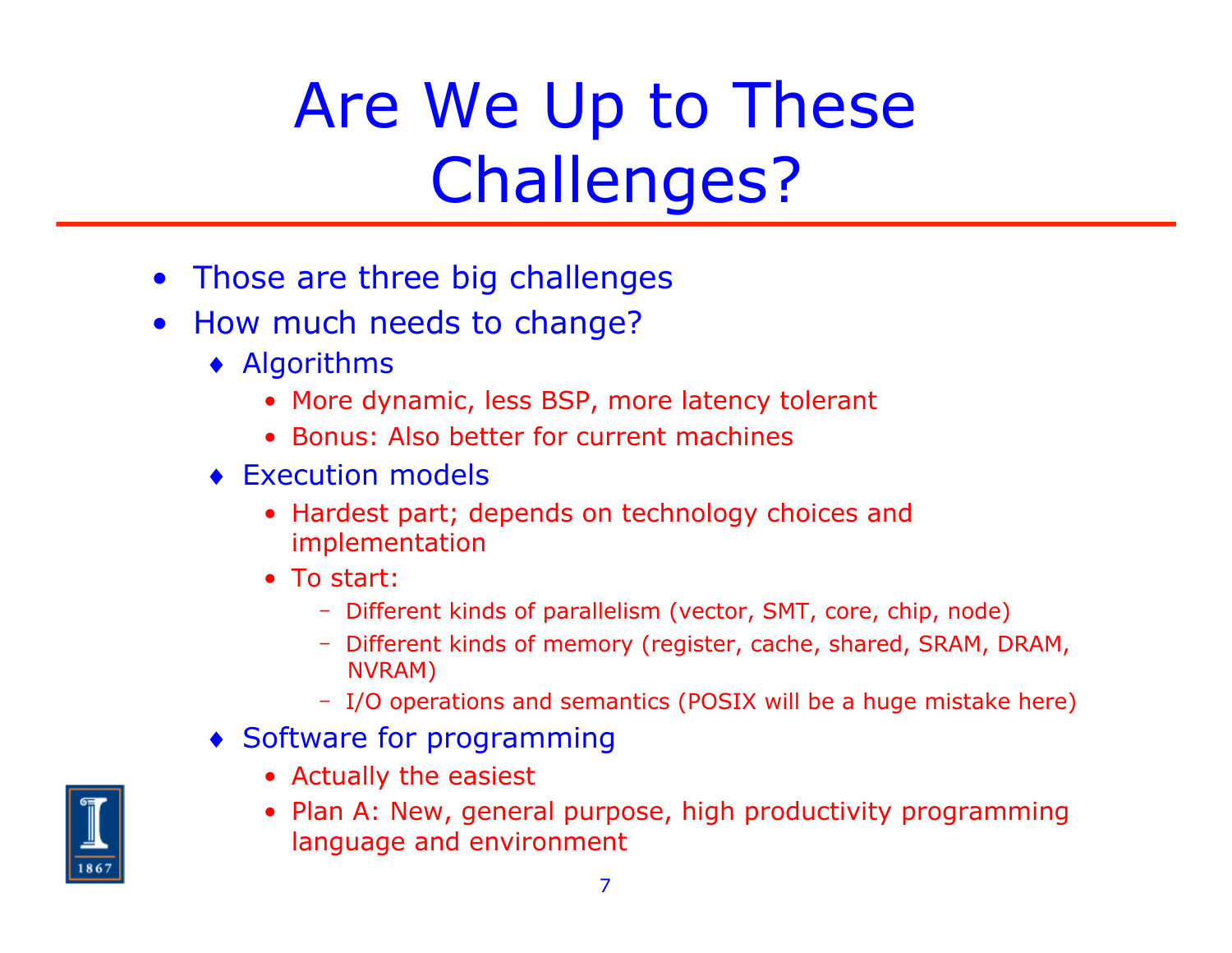## Plan B

- $MPI + OpenMP + ...$ 
	- ♦ UPC, CAF, etc.
		- Exploit hierarchy to handle level of concurrency
		- E.g., UPC program is MPI "process"
	- ♦ Languages/models with dynamic concurrency
		- Provide adaptive load balance, latency hiding
	- ♦ MPI 3 extensions
		- "I don't know what it will be, but it will be called Fortran MPI"
- Algorithms are enhancements of current approaches
	- ♦ Adds hierarchy to avoid fine-grain data decomposition and larger numbers of MPI processes
	- ♦ Adds non-blocking collectives, RMA for latency hiding
	- ♦ Uses user-directed, in-memory encoded checkpoints for resiliency



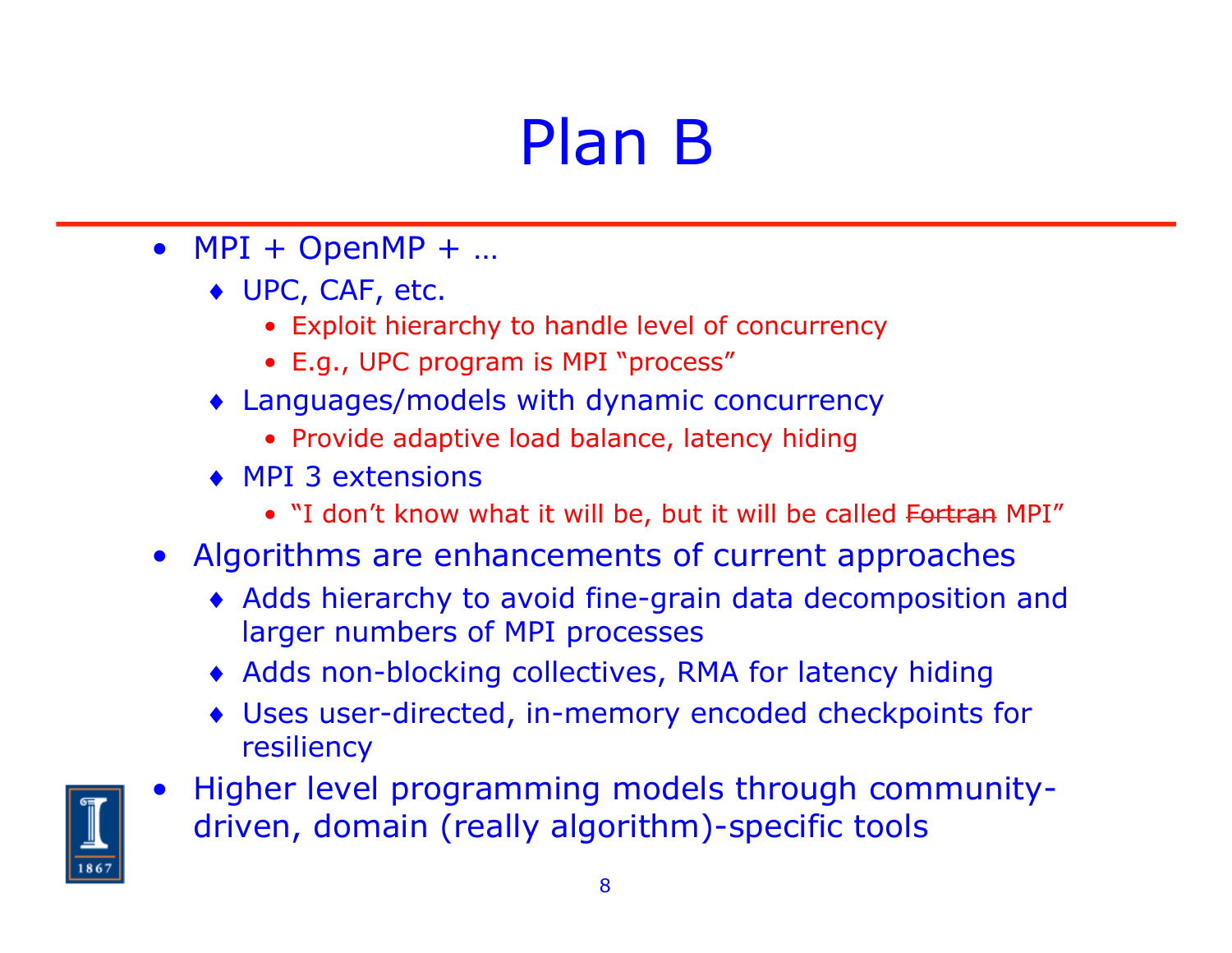## Where Is MPI Today?

• Applications already running at large scale:

| <b>System</b>      | <b>Cores</b>            |
|--------------------|-------------------------|
| Tianhe-2           | 3,120,000 (most in Phi) |
| Sequoia            | 1,572,864               |
| <b>Blue Waters</b> | 792,064* + 59,136smx    |
| Mira               | 786,432                 |
| K computer         | 705,024                 |
| <b>JUQUEEN</b>     | 458,752                 |
| Titan              | 299,008* + 261,632smx   |



\* 2 cores share a wide FP unit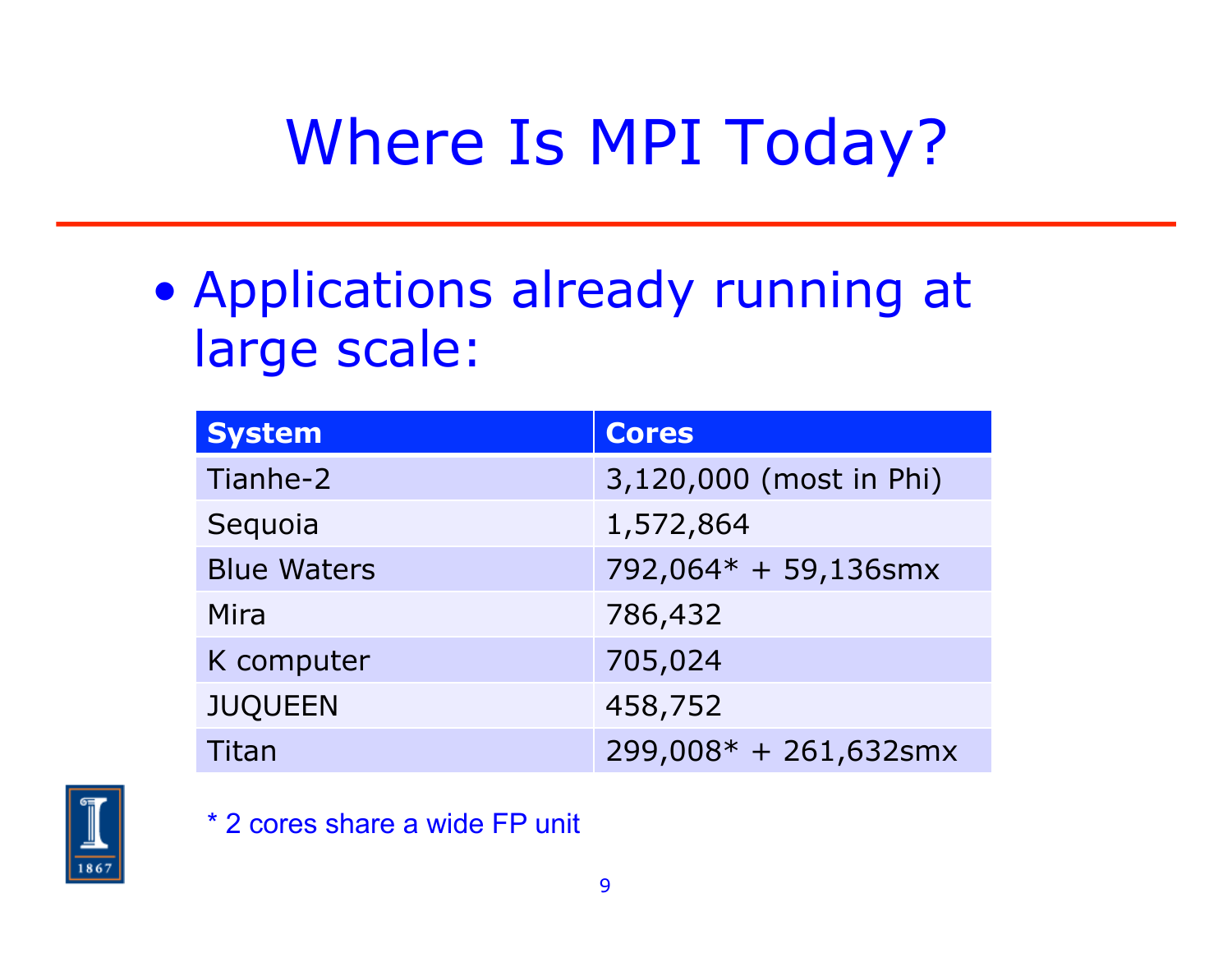## MPI is not a BSP system

- BSP = Bulk Synchronous Programming
	- ♦ Programmers **like** the BSP model, adopting it even when not necessary (see "functionally irrelevant barriers")
	- ♦ Unlike most programming models, *designed* with a performance model to encourage *quantitative* design in programs
- MPI makes it easy to *emulate* a BSP system
	- ♦ Rich set of collectives, barriers, blocking operations
- MPI (even MPI-1) sufficient for dynamic adaptive programming
	- ♦ The main issues are performance and "progress"
	- Improving implementations and better HW support for integrated CPU/NIC coordination is the right answer

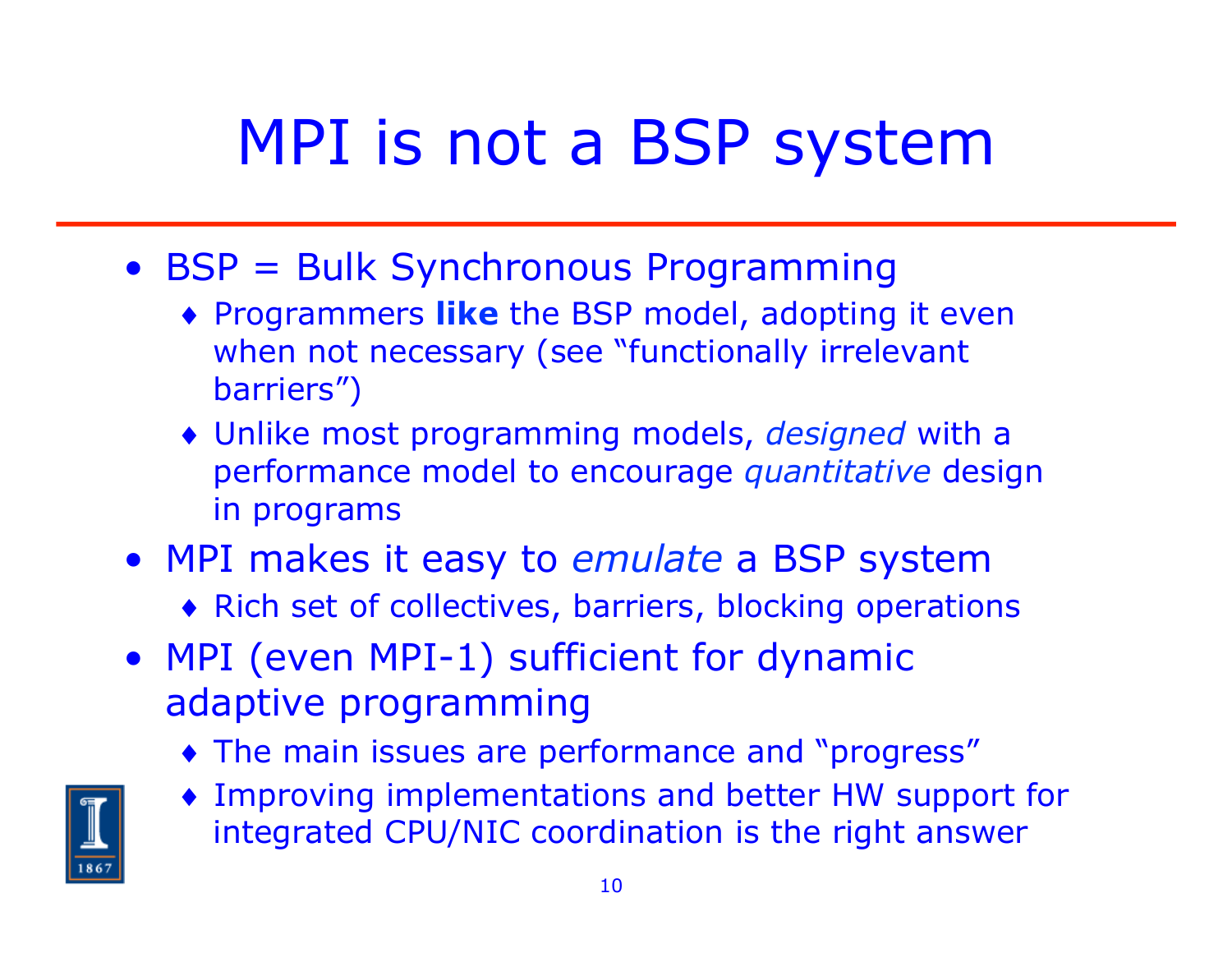## Plan B and Algorithms

| <b>Issue</b>                         | <b>Programming Support</b>                                     | <b>Options</b>                |
|--------------------------------------|----------------------------------------------------------------|-------------------------------|
| Heterogeneous<br>processing elements | "Domain" specific<br>languages, annotations<br>for composition | DSL, s2s,<br>Open $\{X\}$ ,   |
| Latency hiding/<br>overlap           | Virtual tasks; non-<br>blocking communication                  | MPI, OpenMP4,<br>Charm $++$ , |
| Small memory/core                    | RMA features (avoid<br>copies)                                 | MPI, PGAS,                    |
| <b>Memory locality</b>               | Hierarchical models;<br>explicit locality<br>management        | $MPI+X, DSL,$<br>$s2s$ ,      |
| Concurrency                          | <b>Hierarchical models</b>                                     | $MPI+X+Y$                     |
| Resilience                           | <b>Hierarchical models</b>                                     | ?                             |